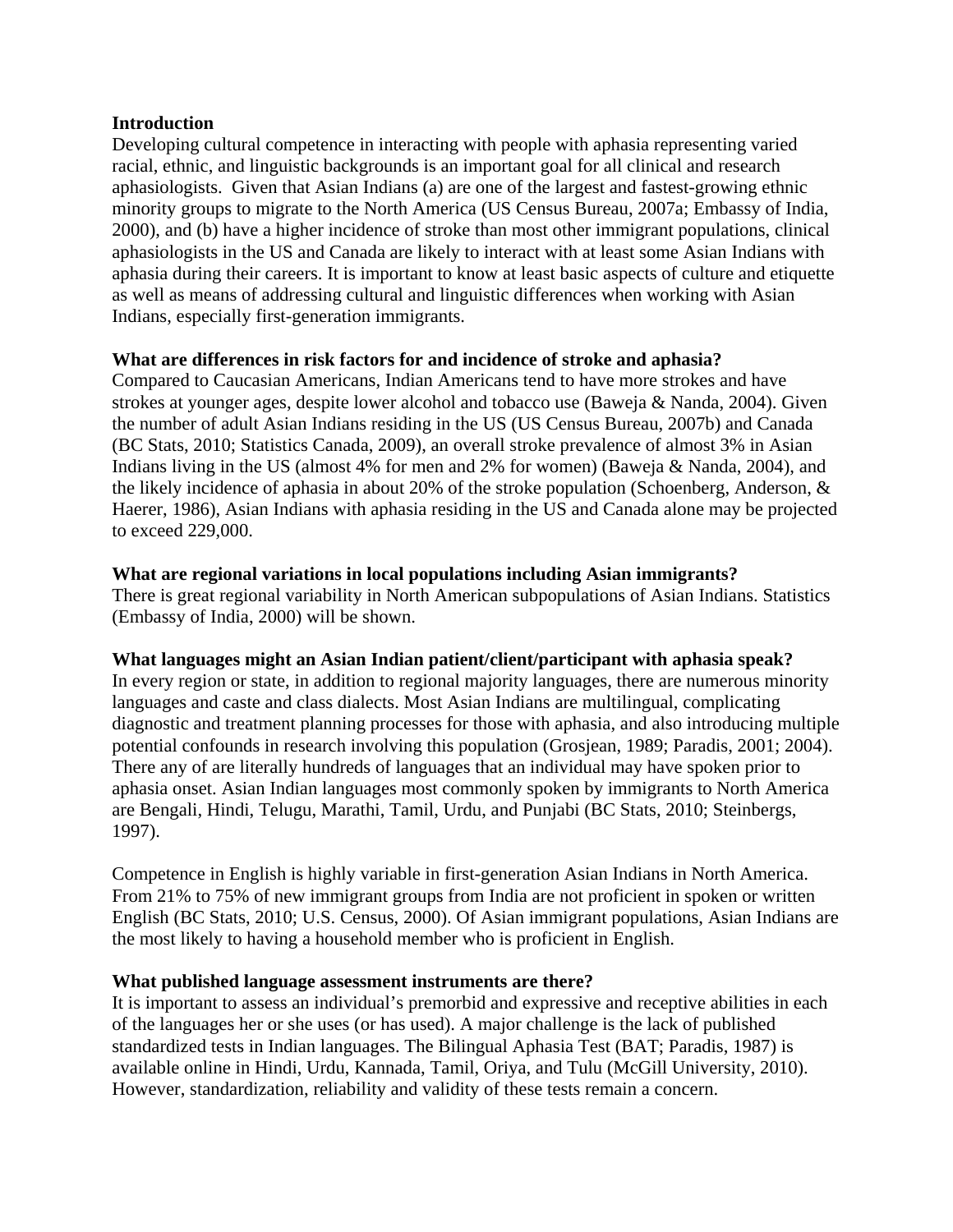## **What might be expected in terms of recovery across varied languages?**

There is great variability in the relative severity of impairments in specific modalities across languages in bilingual/multilingual adults with aphasia and in patterns of recovery (Grosjean, 1989; Lorenzen & Murray, 2008; Paradis, 1977; Roberts & Deslauriers,1999). Additionally, linguistic interference across languages is common. Further research is sorely needed.

## **What are influences of religion and culture on rehabilitation?**

Despite great diversity among Asian Indians, there is a commonly shared reverence for older adults (Bhat & Dhruvaranjan, 2001). At the same time, old age may also be associated with negative connotations of depression, loneliness, and alienation, perhaps as a result of loss of authority, absence of work relationships, material insecurity, and diminishing intergenerational relationships (Bali, 1999).

In many cases, even when medical and rehabilitation services are available, Asian Indian elders choose not take advantage of them. Reasons for this may relate to (a) avoidance of loss of face in acknowledging disabilities and need for help, and (b) cultural preferences to handle needs and disabilities of adults within the family structure rather than through medical or rehabilitation facilities (Prakash, 1999; Nanda, Khatri, & Kadian, 1987).

The most predominant religions followed by Asian Indians are Hinduism, Islam, and Sikhism (Collier, Longmore, & Brinsden, 2006). Religious beliefs, apart from cultural and personal attributes, play an important role in social interactions. Additionally, cultural and religious beliefs regarding the role of spiritual influences and dharma/karma rather than personal initiative in determining one's health outcomes may be important factors in rehabilitation.

## **What resources are available to support my work with Asian Indian people?**

**The Aphasia and Stroke Society of India** publishes free materials in multiple Indian languages to help people with aphasia and their significant others learn about aphasia and the recovery process: http://www.ratnasagar.com/communitysercvices.aspx

**The American Speech-Language-Hearing Association (ASHA) Asian Indian Caucus** has as a central part of its mission the assistance of Asian-Indians with communication disorders: http://www.asianindiancaucus.org/

**National Aphasia Association (NAA) state representatives** may be contacted to seek help in finding speech-language pathologists or other professionals who speak specific languages: http://www.aphasia.org/aphasia\_community/state\_representatives\_network.html

**The ASHA Special Interest Division 2 (**Neurophysiology and Neurogenic Speech and Language Disorders) listserv may be used to seek related advice from other clinical and research aphasiologists: http://www.asha.org/members/divs/div\_2.htm

**ASHA (www.asha.org), the Canadian Association of Speech-Language Pathologists (www.caslpa.ca), and the Indian Speech and Hearing Association** (http://ishaindia.org.in)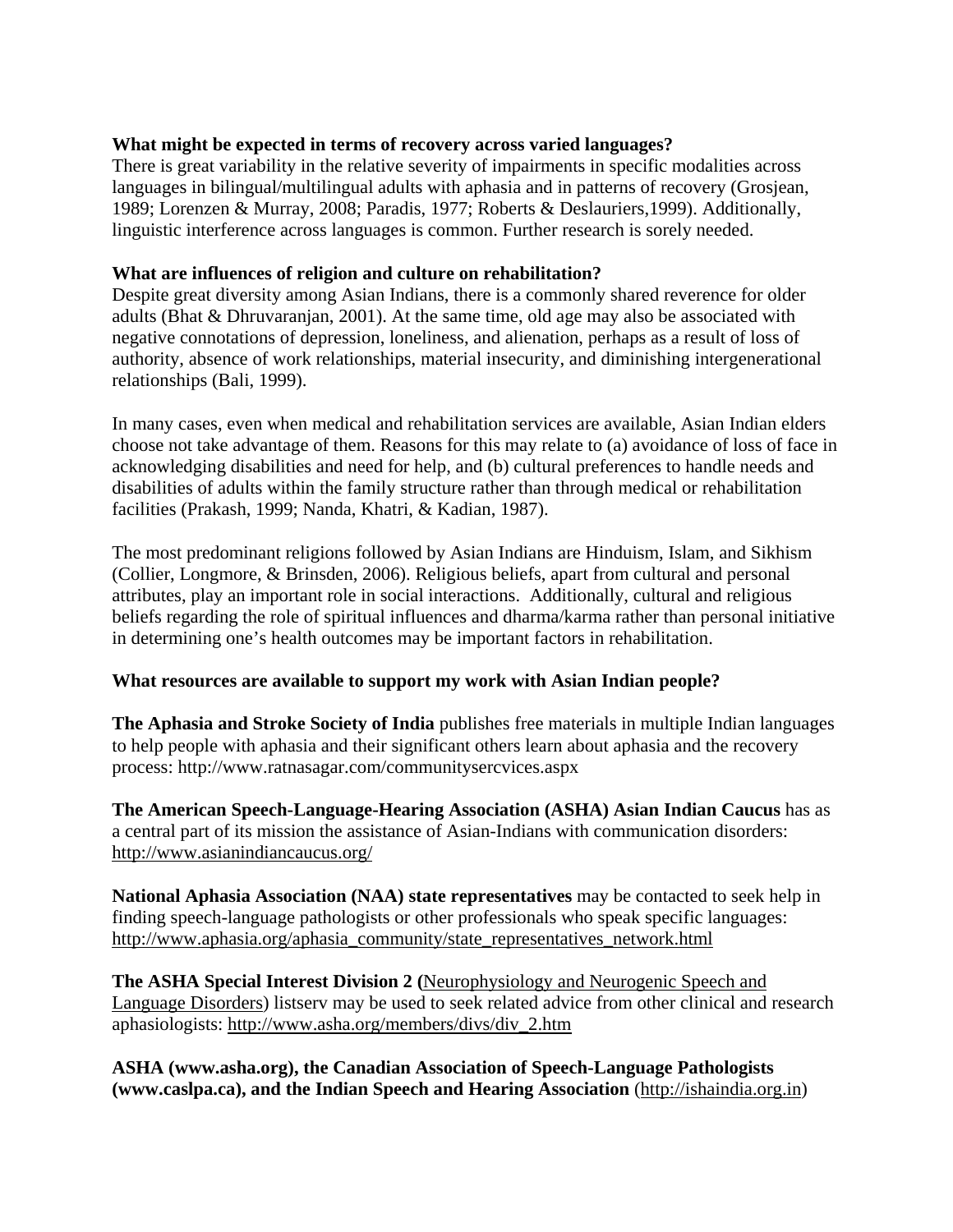provide a great deal of online information pertaining to clinical practice with multilingual and multicultural individuals.

## **Helpful pointers about basic aspects of interaction**

- Tune into multilingual abilities. The nature of language deficits in multilingual adults is complex and not a matter of tuning into the use of each language as a separate ability. Seek help in differentiating premorbid and current levels of expressive and receptive competence in each of an individual's languages and dialects.
- Be careful to consider English dialectic variations. Even when an individual is proficient in English, his or her English may differ from American English in terms of phonology, vocabulary, grammar, idioms, and pragmatics. What might be considered an "error" or "deficit" on the part of the clinician may actually be due to dialectic and cultural variation.
- Appreciate cultural influences on the role of family and significant others in the rehabilitation context.
- Appreciate cultural and linguistic barriers to accessing services. Initiate offers to assist, or refer for assistance, with understanding of care systems and communication with health care providers.
- Ask about what names and titles should be used. Name conventions are inconsistent. It is best to ask. If in doubt about names and titles, "sir" and "madam" are always safe.
- Don't assume that a lack of continuous eye contact indicates a lack of attentiveness during interactions.
- The degree of comfort that Asian Indians have with personal contact such as hand shaking and hugging is highly variable across individuals. It is important to observe the nuances of individual interaction styles. If in doubt, refrain from personal touching.
- Asian Indians typically ask personal questions even of people they barely know and in professional contexts. Be careful about making related conclusions regarding pragmatic abilities or executive functioning.

# **References:**

American Speech-Language-Hearing Association (1989). Bilingual speech-language pathologist

and audiologist: Definition. Retrieved January 2, 2010 from

http://www.asha.org/docs/html/RP1989-00205.html.

Bali, A. (1999). Introduction. In Bali, A. (ed). *Understanding Greying People of India*. Inter-

India Publications: New Delhi.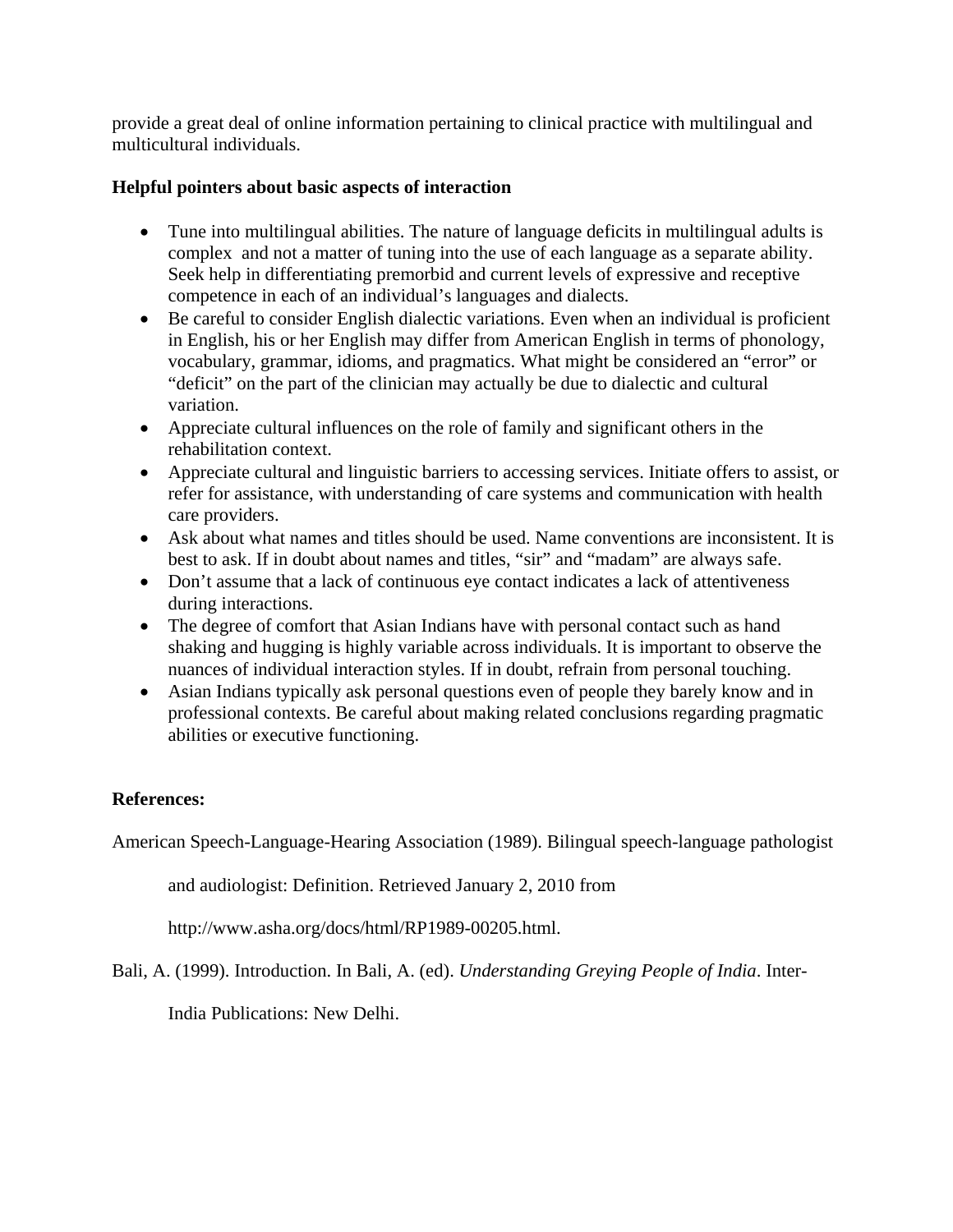- Baweja, G., & Nanda, N.C. (2004). Prevalence of stroke and associated risk factors in Asian Indians living in the state of Georgia, United States of America**.** *The American Journal of Cardiology 93*, (2), 267-269.
- BC Stats (2010). Special Feature: Immigrants from India: *Immigration Highlights, 1* (1). Retrieved January 2, 2010 from http://www.bcstats.gov.bc.ca/pubs/immig/imm011sf.pdf
- Bhat, A. K., & Dhruvarajan, R. (2001). Ageing in India: Drifting intergenerational relations, challenges, and options. *Ageing and Society, 21,* 621-640.
- Collier, J., Longmore, M., & Brinsden, M. (2006). Primary care: Bedside manners in a multicultural world. In Collier, J., Longmore, M., & Brinsden, M (eds.). *Oxford Handbook of Clinical Specialties,* 468-533. Oxford University Press: Oxford.
- Embassy of India (2000). Retrieved January 9, 2010 from http://www.indianembassy.org/ind\_us/census\_2000/ia\_population\_map\_2001.pdf
- Grosjean, F. (1989). Neurolinguists beware! The bilingual aphasia is not two monolingual speakers in one person. *Brain and Language, 36* (1), 3-15.
- Lorenzen, B. & Murray, L. L. (2008). Bilingual aphasia: a theoretical and clinical review. *American Journal of Speech Language Pathology, 17,* 299-317.
- McGill University (2010). *Bilingual Aphasia Test.* Retrieved January 12, 2010 from http://www.mcgill.ca/linguistics/research/bat/
- Nanda, D. S., Khatri, R. S. and Kadian, R. S. (1987). Aging problems in the structural context. In Sharma, M. L. and Dak, T. M. (eds), *Aging in India : Challenge for the Society*. Amanita, New Delhi, 106-116.

Paradis, M. (1987). *The assessment of bilingual aphasia*. Lawrence Erlbaum: Hillsdale, NJ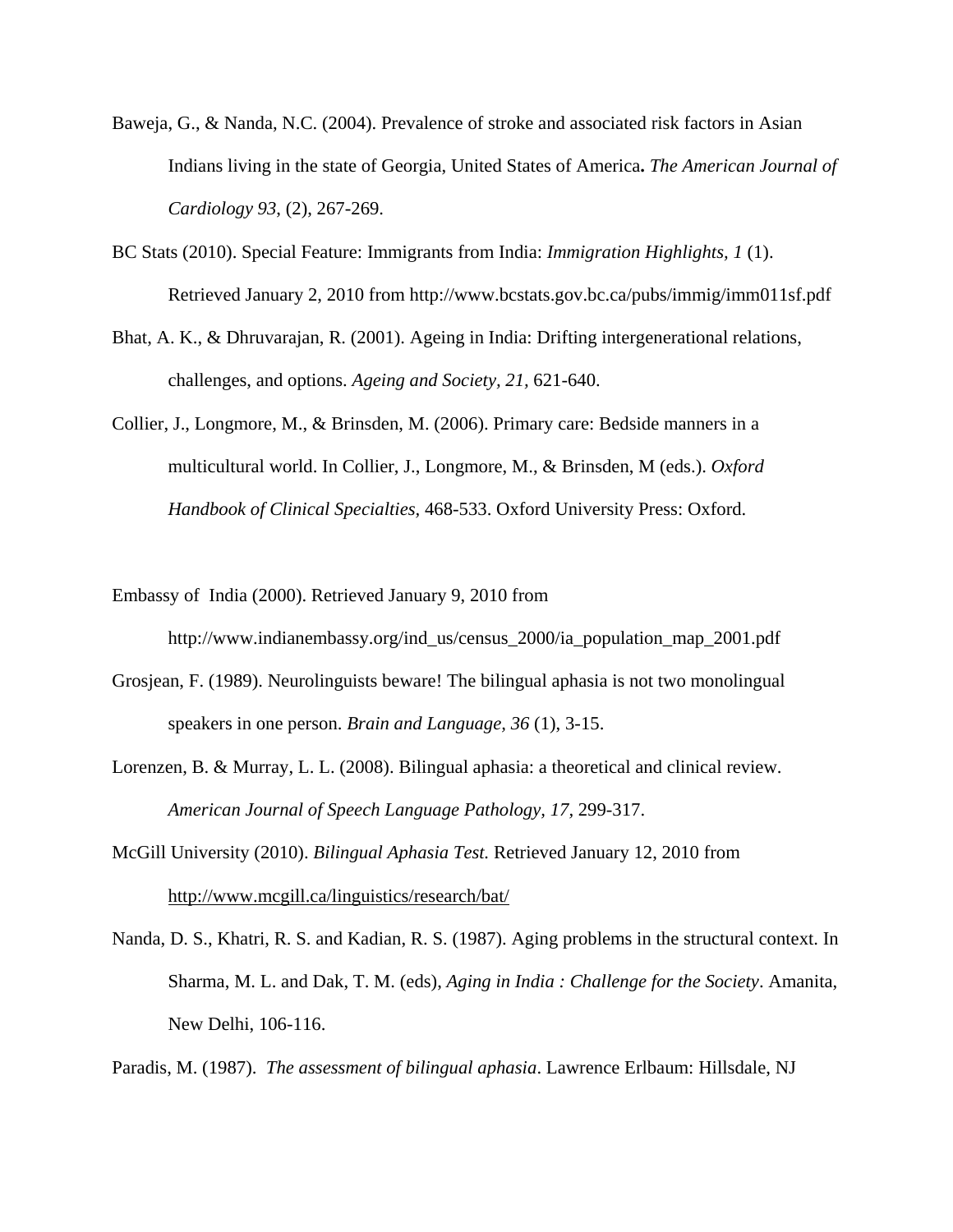- Paradis, M. (1977). Bilingualism and aphasia. In H. Whitaker, H., & Whitaker, H. A.,(Eds.), *Studies in neurolinguistics*, Academic Press; New York, 65-121.
- Paradis, M. (2001). Bilingual and polygot aphasia. In R. S. Berndt (Ed.), *Language and Aphasia*, Elsevier science: Amsterdam. 65-91.

Paradis, M. (2004). A neurolinguistic theory of bilingualism. John Benjamins: Amsterdam.

Prakash, I. J. (1999). *Ageing in India*. World Health Organization: Geneva.

- Roberts, P. M., & Deslauriers, L. (1999). Picture naming of cognate and non-cognate nouns in bilingual aphasia. *Journal of Communication Disorders, 32* (1), 1-22.
- Schoenberg, B.S. Anderson D.W. and Haerer A.F. (1986). Racial differentials in the prevalence of stroke. *Archives of Neurology, 43* (6), 565–568.

Statistics Canada. (2009). *Census of ethnic origin for the population of Canada.* Retrieved January 12, 2010 from http://www12.statcan.ca/census-recensement/2006/dp-pd/tbt/Rpeng.cfm?LANG=E&APATH=3&DETAIL=0&DIM=0&FL=A&FREE=0&GC=0&GID= 837928&GK=0&GRP=1&PID=92333&PRID=0&PTYPE=88971,97154&S=0&SHOW ALL=0&SUB=0&Temporal=2006&THEME=80&VID=0&VNAMEE=&VNAMEF

Steinbergs, A. (1997). The classification of languages. In Grady, W., & Archibald, J. (eds), *Contemporary Linguistics: An introduction.* Bedford/St. Martin's; Boston, 372 – 412.

U.S. Census(2000). \*We the People: Asians in the United States. Retrieved January 15, 2010 from http://www.census.gov/prod/2004pubs/censr-17.pdf

US Census Bureau (2007a). ACS demographic and housing estimates: 2007. Retrieved January 12, 2010 from http://factfinder.census.gov/servlet/ADPTable?\_bm=y& geo\_id=01000US&-qr\_name=ACS\_2007\_1YR\_G00\_DP5& ds\_name=ACS\_2007\_1YR\_G00\_&-\_lang=en&-redoLog=false.